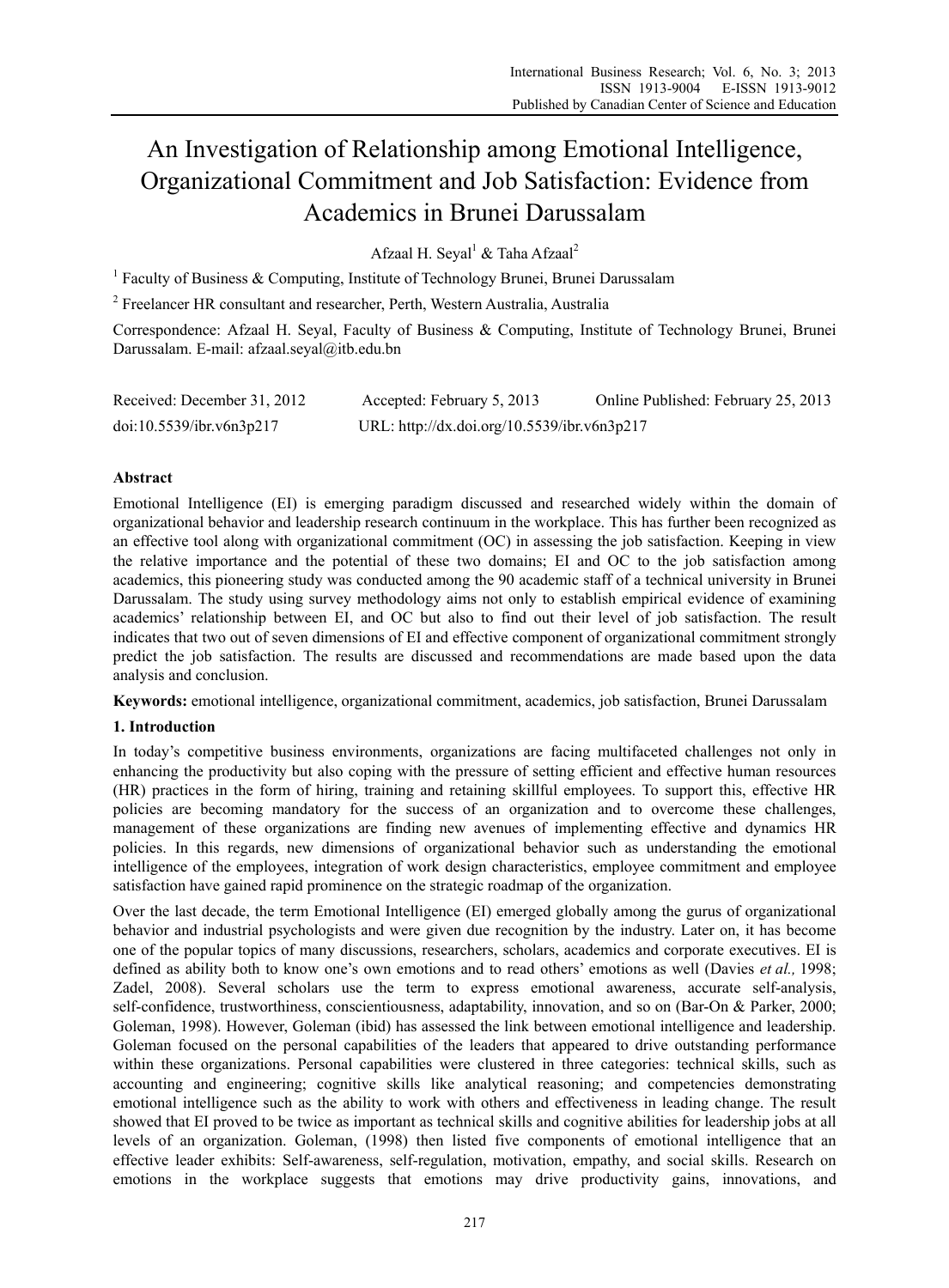accomplishments of individuals, teams and organizations (Cooper, 1997). Individuals with high emotional intelligence are said to be more effective at leading and managing others and fostering positive attitudes amongst employees (George, 2000).

Despite of the management crisis in Asia and other parts of third world countries, EI was given due consideration in dealing with the issues of low organizational productivity and resolving HR related practices especially focusing on employee turnover and issues dealing with job satisfaction. Researchers have conducted studies by linking several antecedent variables such as organizational commitment, motivation and organizational culture. However, little research endeavors in South-east Asia has been devoted to examine and understand its application and practicality not only among businesses but especially among the academics of a higher learning institutions. The academics of the universities behave entirely different contrary to the corporate executives cum leaders in the business organizations. Most of the work as stated above has been conducted in the western world and their results might not be generalized within the corporate world among the South-east Asian context. There exists a potential gap in adopting the results of these researches on the leadership continuum with ASEAN business community. This pioneering research therefore aims not only to provide empirical evidence of examining the link between emotional intelligence, organizational commitment and job satisfaction among the academics of a technical university in Brunei Darussalam, but also to predict the job satisfaction with the significant dimensions of the emotional intelligence and of organizational commitment.

The paper begins with the introduction that also gives some explanation on the motivation of the study with a brief review of literature on the three variables selected for the study. This is followed by a discussion of the methodology and presentation of the findings and results. The results are discussed and finally conclusions and practical implications of the study are highlighted.

#### *1.1 Motivation to Conduct the Study among Academics*

The majority of studies on EI and organizational commitment has been undertaken in the business or in the industrial setting (Muller *et al.,* 1992); comparatively less has been researched within the educational setting. The education sector, especially the higher education plays a pivotal role in the national development. One of the biggest problems faced by the universities especially in the developing nations is lack of organizational commitment of their faculty members. This has resulted in the lack of concern among faculty members towards achieving the university's goals and delivering knowledge to the students and ultimately resulting in low participation of students and high turnover of university faculty members (Sial *et al*., 2011). Similarly, a fair number of studies like Batt, (2002); Huselid, (1995); Patterson *et al.* (1995) linked HR practices with number of outcomes including job performance, productivity, absenteeism, turnover and focus remained on the attitude of the employee toward their commitment. Sial *et al*., (2011) have found that organizational commitment is strongly and positively influenced by the compensation practice among university staff. Studies have also found that fostering organizational commitment among the academic staff is very important as the academics that are highly committed stay longer, perform better, miss less work and engage in more positive behavior (Chughtai & Zafar, 2006). Nooraei and Arasi, (2011) studied 896 academics in Iran and found a strong relationship between faculty's social competence and their academic performance. On the other hand, academic staff that is not committed to their workplace put less efforts thus in resulting lower performance in students' learning in particular and lowering of the education standard in general. From the administration point of view the good staff take with them teaching as well research skill and experience that is deemed necessary not only for staff development but also to improve the university rating. The committed faculty would further cut down the cost and time involved in advertising expenses, in recruitment, selection and training of new faculty members. Thus the replacement cost could be minimized with the retention of more committed and satisfied existing faculty members. In his study, Buck (1999) quoted from the David Morris of Morris & Associate (USA) that the average cost of replacing a professional employee making \$15 an hour is US\$5190 (Nov, 6<sup>th</sup>, 1998). The cost is even higher in the higher education institution, considering the funding process, their average annual turnover among staff employee at public research institution is approximately 17% (Buck & Watson, 2002).

Malik *et al*. (2010) in their study of job satisfaction and organizational commitment among 331 academic staff of public sector universities in Pakistan found that satisfaction with work itself, quality of supervision and pay satisfaction had significant positive influence on organizational commitment. Daneshfard and Ekvaniyan, (2012) studied organizational commitment and job satisfaction in Iran and found a correlation between faculty job satisfaction with affective and normative organizational commitment ( $r=25$ ,  $p<0.05$ ). Gaylor, (2004) found in his study of faculty members at a Christian university in USA that affective commitment was found to be a significant predictor of intention to leave. So if the faculty members have a sense of affection to the mission of college they tend to stay within the university because they "want to" stay. In another study of 122 faculty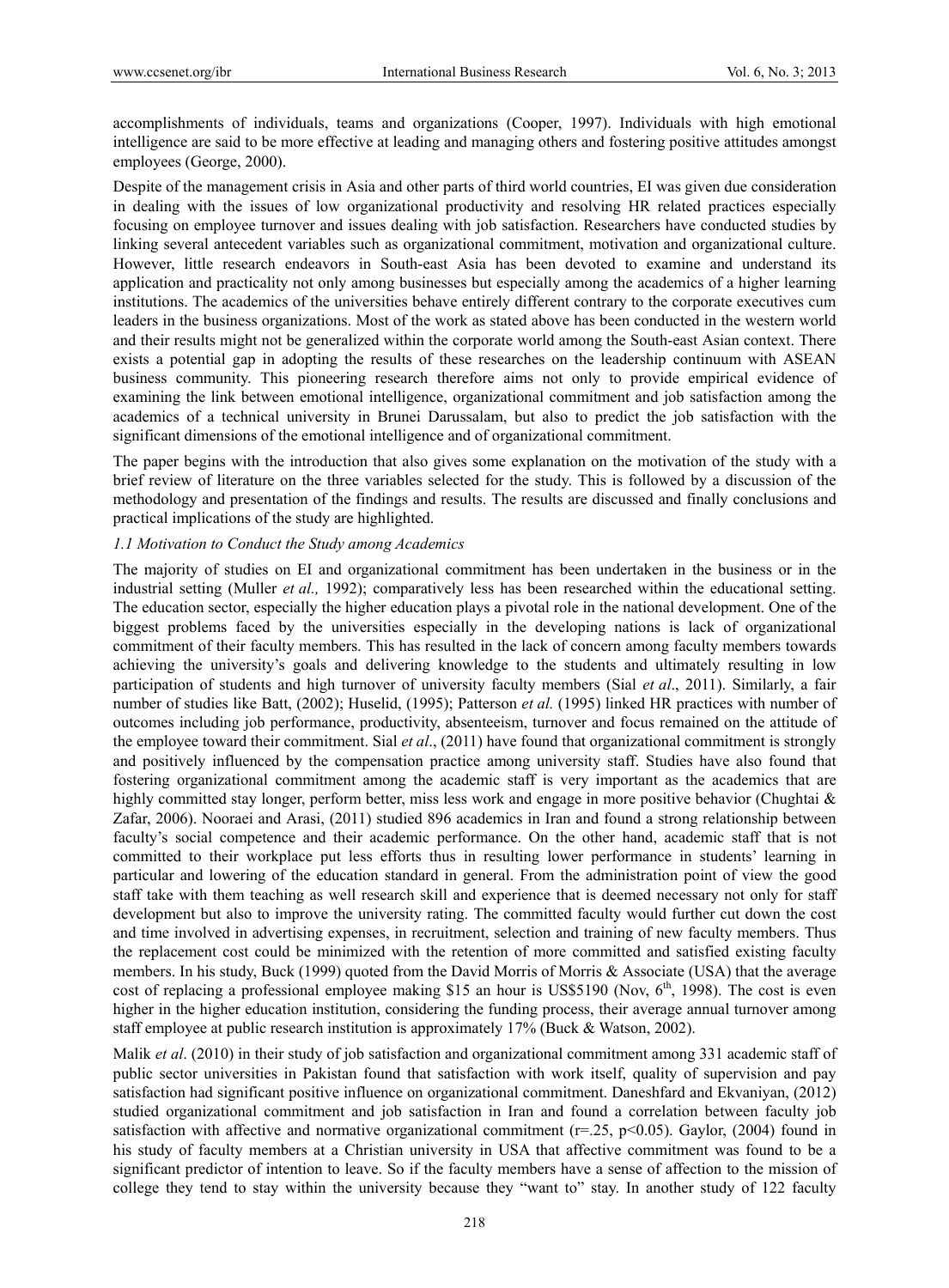members in a Taiwanese' university, it was found that faculty that possessed higher commitment score had a higher level of job satisfaction (Chien & Chen, 2012).

In summary, it is evident that by conducting studies that combine the important antecedent variables with job satisfaction among faculty members will not only improve the total variance shared in job satisfaction but also provide guidelines for the relevant authorities at the higher education sector to come up with policies that will enable to attract and retain top level faculty members in the universities. From the researchers' point of view, adding more organizational variables like emotional intelligence will not only improve the parsimony of the research conducted but also fill-in the existing gaps with the various regional and geographical setting. That's why it is very important to study these variables in depth to find out the empirical support.

# **2. Review of Literature**

# *2.1 Emotional Intelligence*

Much more has been written on the EI over the past ten years (Davies *et al*., 1998). Salovey and Mayer (1990) initially proposed a definition of EI as a set of skills and abilities contributing to the appraisal of emotions, the regulation of emotions, and the use of emotions in reasoning. Goleman (1995, 1998) has assessed the link between emotional intelligence and leadership ability. As stated previously, Goleman (1998) listed five components of emotional intelligence that an effective leader exhibits: self-awareness, self-regulation, motivation, empathy and social skills. Prior research on emotions in the workplace suggests that emotions may drive productivity gains, innovations and accomplishments of individuals, teams, and organizations (Cooper, 1997). Similarly, Bedwell (2003) have studied the relationship between emotional intelligence and personality and job performance and found several of the EI subscales have a significant relationship with job performance after controlling personality feature anxiety. Eskandarpour and Amiri (2012) also studied the relationship between various dimensions of emotional intelligence and effectiveness of forty-four university managers and noticed a significant difference between different dimensions of EI and their effectiveness.

Studies on EI are nevertheless exuberant; however, not much has been studied in academic settings. Most of the prior studies were confined to academics' leadership in linking their emotional intelligence with their job performance. Porter *et al.* (1974) summarized the abundant literature showing the consistent and moderate relationship between greater job satisfaction and their propensity to remain with the organization. Goleman, (1998) stressed that high emotional awareness has been considered as an important trait for workplace setting. Dong and Howard (2006) found that emotionally intelligent behavior positively affects job satisfaction. In the educational setting, Indoo and Ajeya (2012) found among faculty members in India a significant negative relationship between emotional intelligence and occupational stress. Jelondar and Goodare (2012) studied the teachers' emotional intelligence and job satisfaction in Iran and confirmed the strong correlation that existed between two variables. Wright and Crapanzano, (2000) linked the EI with workplace setting. Sy, Tramm and O'Hare (2006) asserted that individuals with high emotional intelligence demonstrated higher measures of job satisfaction.

In Brunei a number of studies were undertaken to find the correlation between employees' emotion and EI of the employees during change (Salleh, 2010), linking leadership and EI (Salleh, 2009) and finally assessing EI during change (Salleh, 2008). Seyal *et al.* (2011) in their first study of 110 senior executives of SMEs in Brunei have studied the relationship between leadership style, emotional intelligence, personality, and organizational culture and found that there exists a significant relationship between EI, leadership style (transformational) and personality dimension dependence versus autonomous remained significant. Similarly in another study Seyal *et al.* (2012) not only studied the emotional intelligence and organizational citizenship behavior among executives of Bruneian SMEs but also studied the role of the demographics on EI. The results indicated that both EI and OCB are significantly correlated and all demographical variables excluding gender are significant with EI of the executives. The results of all these studies highlighted the importance and role of EI on different scenarios within the general context of Brunei Darussalam.

## *2.2 Organizational Commitment*

Organizational commitment is commonly defined as a 'psychological link between the employee and his/her organization that makes it less likely that employee will voluntarily leave the organization (Allen & Meyer, 1996). The organizational commitment is no doubt one of the most researched topic in organizational behavior and human resource management but is also an essential concern in organizational and industrial psychology because of its relationship with many of the employees behavior and attitude as employees satisfaction (Tanriverdi, 2008), job performance and quality of work (Hacket *et al.*, 1994).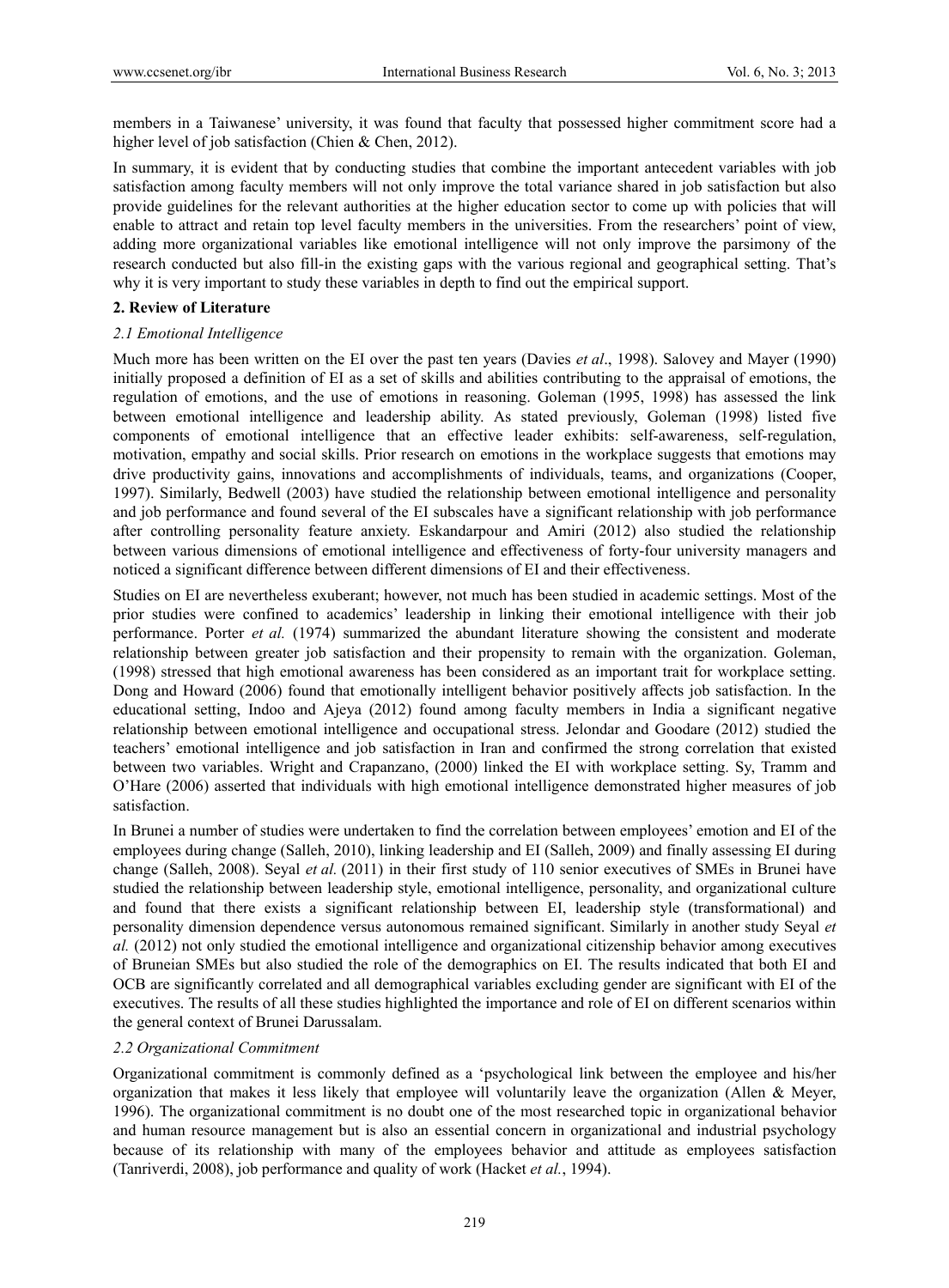The organizational commitment (OC) has been extensively researched as an important factor in employee's motivation, retention and satisfaction. Measuring organizational commitment is multi-dimensional concept and is complex work attitude (Allen & Meyer, 1996). However, two dimensions of OC, effective commitment and continuance commitment were of significant nature. According to Moynihan, Boswell and Boudreau, (2000) effective commitment refers to identification with, involvement in, and emotional attachment to the organization. Previous work has found that both job characteristics and job satisfaction are statistically significantly related to affective commitment. Whereas, continuance commitment refers to commitment based on the employee's recognition of the costs associated with leaving the organization such as loss of benefits and few employment alternatives. According to Meyer and Allen (1991) affective commitment is a sense of belonging and identification that increases the employees' involvement in the organization' goal and their desire to remain with the organization as thus, is considered as an important determinant of dedication and loyalty. Both job characteristics and job satisfaction are statistically significant with affective commitment. Simply speaking, employees with high affective commitment stay with the organization because they want to do so, compared with employees who have high continuance commitment who stay with the organization because they have to do so (Allen & Meyer, 1990). The significance of organizational commitment has been focused on its relation to many behavioral and attitudinal consequences among employee that influence the organization such as, job performance and job satisfaction (Jofri *et al.,* 2011; Malik *et al.,* 2010; Daneshfard & Ekvaniyan, 2012), job turnover (Buck & Watson, 2002), organization and job productivity and performance (Saif *et al.,* 2012), organizational citizenship behavior (Gautam *et al.,* 2005; Meyer, Stanley, & Herscovitch, 2002).

#### *2.3 Job Satisfaction*

Job satisfaction is another important criteria that has been investigated not only under organizational behavior but by several other disciplines such as organizational and industrial psychology and management sciences. Locke, (1976) defined job satisfaction as a 'pleasure or positive emotional state resulting from the appraisal of one's job or job experience'. Whereas, Porter *et al.* (1975) noted that job satisfaction is determined by the difference between the amounts of some valued outcome that a person receives and the amount of the outcome he feels he should receive. Job satisfaction is actually how much a person likes his/her job (Spector *et al.,* 1998). Similarly, Smith *et al.* (1998) asserted that job satisfaction is an effective reaction to a job that results from the incumbent's comparison of actual outcome with those which are desired.

#### *2.4 Relationship between Emotional Intelligence, Organizational Commitment & Job Satisfaction*

Although a lot of studies have focused on linking emotional intelligence, organizational commitment and job satisfaction among the business enterprises, unfortunately not much has been done among academics; whilst several studies were undertaken in the developing countries. Santhaparaj and Alam (2005) and Ngah *et al.,* (2009) in their Malaysian-based study of emotional intelligence of university staff with respect to work attitude found that EI is positively related to work attitude and appraisal and expression of emotions are moderately correlated with job performance and satisfaction. Ssesanga and Garrett, (2005) studied the job satisfaction among the university academia in Uganda and found evidence of job satisfaction among university employees and antecedent variables EI, and organization commitment. The result suggested that academics with high values of emotional intelligence and perceived high satisfaction tend to feel more emotionally attached with their organizations. Similarly, Lee (2010) studied the relationship between job characteristics and job satisfaction towards affective commitment among engineers of an engineering firm in Malaysia and found that they were related to effective commitment. Shore and Martin, (1989) studied organizational commitment and found that it was strongly related to job performance rather than job satisfaction. This might be because of different measures to assess the self-report responses used for this study. Previous studies have found the relationship between OC and EI mainly among leaders of the business organizations in determining their leadership style. Furthermore, these studies were diverse in their nature as some studies were regionally based while others have focused on a particular industry such as hotel or banking sectors. Carmeli (2003) and Petrides and Furham, (2006) examined the three components of EI, organizational commitment and job satisfaction and found significant relationship existed among them. Arifin *et al.* (2004) studied the influence of EI, OC, job satisfaction in the public and private sectors and confirmed the significant relationship among these variables. Khani-M and Lalardi, (2012) studied the emotional intelligence, organizational commitment among staff of the hospitality industry in Iran. Results show that there was a significant relationship between EI and OC.

## **3. Methodology**

#### *3.1 Instrument*

A multidimensional instrument in four parts was used for this study to capture the information on emotional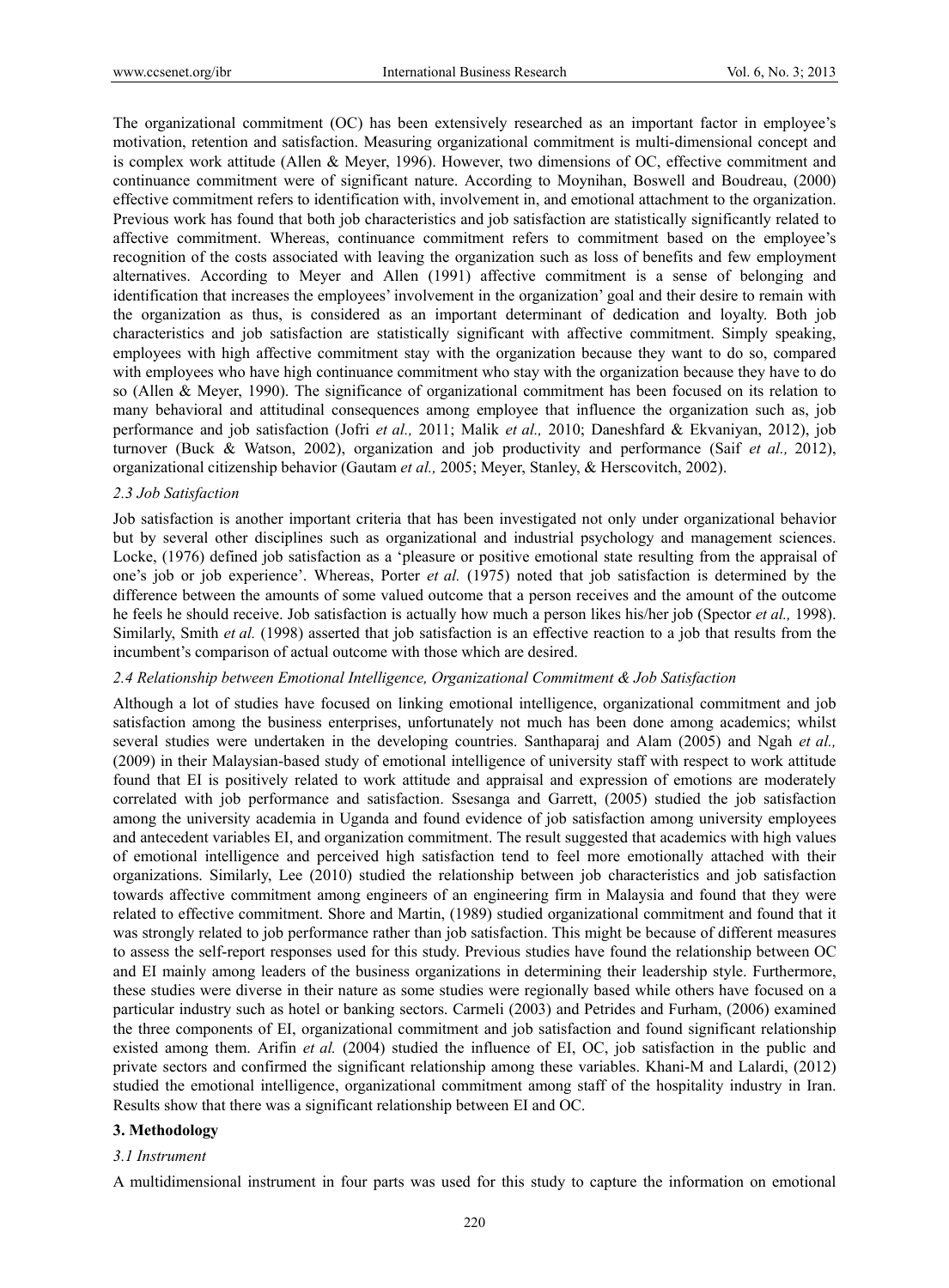intelligence, organizational commitment and job satisfaction using the five-point Likert scale. The demographical data was provided in Part one of the questionnaire and consists of questions based upon nominal and ordinal scale. The detail on basic demographical data is given in Table 2.

## *3.2 The Measures*

Measuring Emotional Intelligence is multi-dimensional concept. There are three models that are commonly used in the literature (Caruso, 2004). These are "ability-based' that measures the mental ability to do with emotions used by Mayer and Salovey, (1997). The second one is "trait-based" that focuses on socio-emotional traits such as "awareness". Barr-on (1997) has used this model and finally the "competency-based" model that measures the set of emotional competencies and used by Goleman, (2001). However, for this study, Emotional Intelligence were measured on a scale provided by Genos (www.genos.com.au) developed by Palmer and Stough, (2001) and was based on Swinburne University Emotional Intelligence Test (SUEIT). The SUEIT, however, measures five components of EI. The Genos EI concise version consisting of 31-items yield a total EI score and was sub-divided into seven subscales. The SUEIT dimension "recognition and expression" was further subdivided into two of Genos' version into emotional self-awareness and emotional expression. The emotional management component of SUEIT was subdivided into self-management and emotional management of others in the Genos' instrument (Palmer, 2007). The selection of the Genos' instrument is simply because of having sufficient face validity, easy to understand, relatively cheaper and require less time to fill-in the questionnaire. Table 1 further elaborates the seven subscales of the "Emotional Intelligence" scale.

|  | Table 1. Showing the explanation of sub-scales of Genos EI measure |  |  |
|--|--------------------------------------------------------------------|--|--|
|  |                                                                    |  |  |

| <b>Subscale</b>                         | <b>Explanation</b>                                                                                    |  |  |  |  |
|-----------------------------------------|-------------------------------------------------------------------------------------------------------|--|--|--|--|
| Self-awareness                          | Understanding ones' own feelings and use of those priorities to lead oneself in decision making to do |  |  |  |  |
|                                         | one realistic examination of one's own capabilities and self-confidence.                              |  |  |  |  |
| Emotional expression                    | Using the deepest interest to move and lead towards purposes help us to proceed in the way of         |  |  |  |  |
|                                         | competence and lead us to resistance against weaknesses and regression.                               |  |  |  |  |
| Self-control $\&$<br>emotional<br>self- | Being compatible with ones' own emotions in a way that instead of interference in action help         |  |  |  |  |
| management                              | themselves to facilitate and capability of appropriate interaction with changes.                      |  |  |  |  |
| Emotional awareness of others and       | Understanding feeling of others, capability of considering others' viewpoint the way of interacting   |  |  |  |  |
| emotional management of others          | with individuals' emotional responses and developing compatibility with different people.             |  |  |  |  |
| Emotional reasoning                     | Being compatible with sentiments in relations and careful understanding of situation and social       |  |  |  |  |
|                                         | network.                                                                                              |  |  |  |  |

Organizational Commitment was measured on a sixteen-item scale and adopted after Myers and Allen, (1991) an example being "I feel emotionally attached to this organization".

Job Satisfaction was measured on a three-item scale adopted from Hackman and Oldman's (1975), measured on a five-point Likert scale. An example of the first item is "I find real enjoyment in my job".

## *3.3 The Population and Sample*

The study is descriptive and of an exploratory nature. The target population in this study is all the academics in both the faculty of business and computing and faculty of engineering. Keeping in view the small size of the population, the study was designed to cover the whole population. This is not a new phenomenon as Sharon, (2009) has identified two aspects of examples that illustrate when total population sampling may be appropriate: (1) the population size is relatively small and (2) the population shares an uncommon characteristic. In our case, the uncommon characteristic is academics from the different faculties and departments. Based on this assertion, one hundred and thirty questionnaires were sent to the academics of a technical university in the capital area. Out of them 100 questionnaires were returned. Ten of them were found not to be filled-in properly and were dropped from the final stage. The responses of 90 were retained making the response rate 69%, sufficient enough to draw a logical conclusion. The basic statistics and reliability coefficient are provided in the Table 3.

## **4. Results**

Data obtained from the survey were analyzed using descriptive statistics, factor analysis as well as correlation and regression analysis by using SPSS version 17, a well-known statistical package.

# *4.1 Background Profile*

The background data of academics, as well as their organizational profile is summarized in Table 2. The Table 2 describes the characteristics of respondents. Majority is relatively young male academics within age group of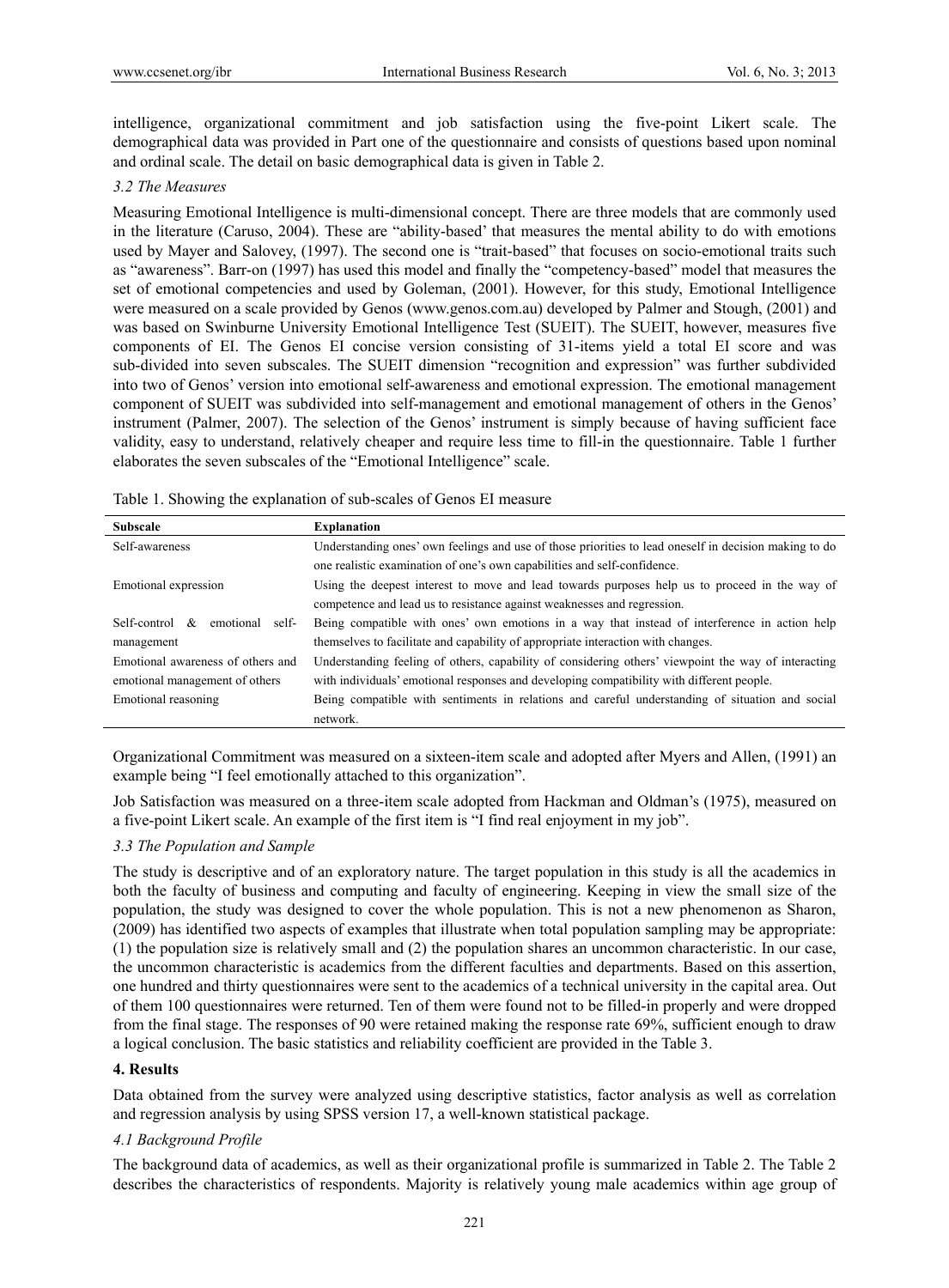25-40 years and possesses 15 years and above of teaching experience. Similarly majority of the respondents are lecturers (55%) and from Electrical & Communications Engineering department (21%).

| Variable                          | Description                | Percentage |
|-----------------------------------|----------------------------|------------|
| Gender                            | Male                       | 64%        |
|                                   | Female                     | 36%        |
| Age                               | Between 25-35              | 40%        |
|                                   | Between 36-40              | 18%        |
|                                   | Above 40                   | 42%        |
| Position                          | Lecturers                  | 55%        |
|                                   | Senior Lecturers           | 31%        |
|                                   | PL/Assoc Prof              | 6%         |
| <b>Educational Qualifications</b> | Advanced Tech. Diploma     | $7\%$      |
|                                   | First Degree               | 14%        |
|                                   | Masters Degree             | 58%        |
|                                   | PhD                        | 21%        |
| Departmental Affiliation          | <b>Business Management</b> | 12.5%      |
|                                   | Computing                  | 17%        |
|                                   | Petroleum & Chemical       | 6%         |
|                                   | Electrical & Comm Engg     | 21%        |
|                                   | Civil Engineering          | 18%        |
|                                   | Mechanical Engineering     | 19%        |
| No of Years of Experience         | Less than 1 year           | 3%         |
|                                   | 1 to 5 years               | 17%        |
|                                   | 6 to 10 years              | 21%        |
|                                   | 11 to 15 years             | 24%        |
|                                   | Above 15 years             | 36%        |

|  | Table 2. Demographical data |  |
|--|-----------------------------|--|
|--|-----------------------------|--|

## *4.2 Validity and Reliability*

In order to assess the validity and reliability, tests were performed in this study. For getting the reliability of the questionnaire the coefficient of Cronbach's alpha (1951) were taken into account. For the various subscales of emotional intelligence the minimum Cronbach's alpha value is above 0.70, except for the one (.68) indicates sufficient reliability of the instrument and fulfill the criteria of Hair *et al*. 1998. The Cronbach's coefficient for organizational commitment is .88 for affective and .86 for continuance subscale which is higher than original scale reliability of 87% and 75% (Meyer & Allen, 1991).

During the initial screening of conducting reliability tests the items were dropped because of low corrected-item total correlation which was less than .40, the cut-off value suggested (Hair *et al.,* 1998). The remaining items were applied the factor analysis subjected to principal component analysis using varimax rotation, in addition to considering Kaiser-Normalization as techniques of rotation to examine both the individual items and the relationship among them (Hair *et al*., 1998). All the items that were loaded on more than one factor at cut-off value of .40 were eliminated from the constructs (The result of the factor analysis is not attached to avoid the unnecessary length of the paper). Convergent and discriminant validities were assessed via factor analysis by taken in the account the total variance as explained by each construct. Table 4 shows the inter-constructs correlation and diagonal in the Table represents the variance. The variance above 0.50 suggests a sufficient validity and parsimony of the instrument. The internal consistency (Cronbach's alpha) of this instrument and its subscales and the alpha value is provided in Table 3.

Prior to the testing for the regression analysis, in line with the principles of multivariate data analysis, we conducted a zero order correlation between the various independent variables as shown in Table 4. The correlation provides directional support for the predicted relationship and shows that co-linearity among the independent variables are within the acceptable range (Hair *et al.* 1998).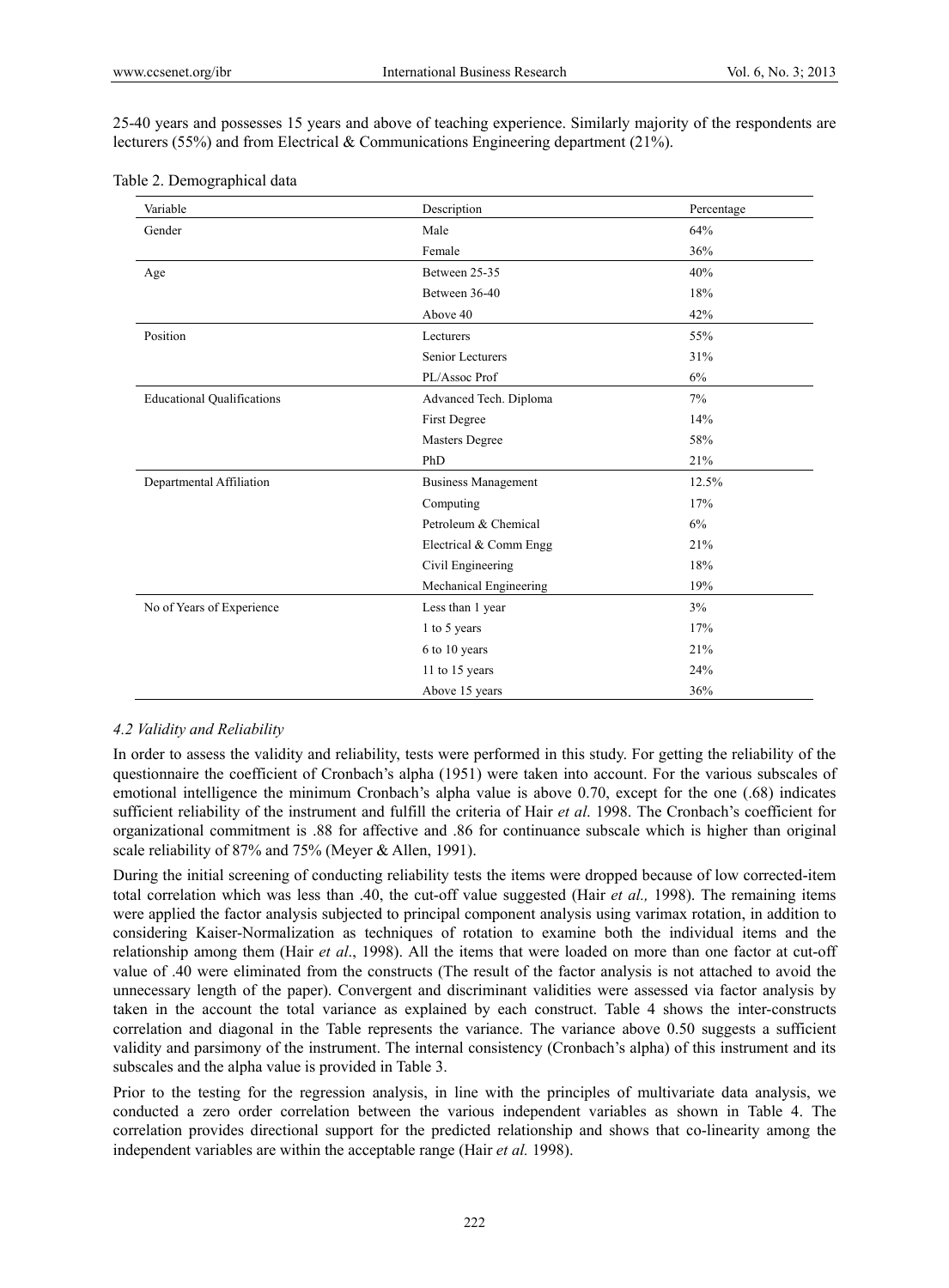|                                      | Mean | Std  | Cronbach        | Original items | <b>Items retained</b> | Source                      |
|--------------------------------------|------|------|-----------------|----------------|-----------------------|-----------------------------|
|                                      |      | .dev | $Alpha(\alpha)$ |                |                       |                             |
| <b>Emotional Self Awareness</b>      | 3.57 | 1.07 | .78             | 4              | 4                     | Palmer & Stough, (2001)     |
|                                      |      |      |                 |                |                       |                             |
| <b>Emotional Expression</b>          | 3.39 | 1.07 | .68             | 5              | 5                     |                             |
| <b>Emotional Awareness of Others</b> | 3.65 | 1.08 | .70             | 4              | 4                     | (ibid)                      |
| <b>Emotional Reasoning</b>           | 3.51 | 0.89 | .72             | 5              |                       |                             |
| <b>Emotional Self Management</b>     | 3.49 | 1.06 | .70             | 5              | 5                     |                             |
| Emotional Management of others       | 3.56 | 1.03 | .70             | 4              | 4                     |                             |
| <b>Emotional Self Control</b>        | 3.30 | 1.04 | .72             | 4              | 4                     |                             |
| Affective Org. Commitment            | 3.31 | 1.10 | .88             | 8              | 4                     | Meyer & Allen, (1991)       |
| Continuum Org. Commitment            | 3.04 | 1.07 | .86             | 8              | 4                     | (ibid)                      |
| Job Satisfaction                     | 3.74 | 1.12 | .90             | 3              |                       | Heckman and Oldman's (1975) |

#### Table 3. Reliability & quality control statistics

#### Table 4. Showing inter-constructs correlation

| Constructs                         |                    | 2       | 3      | $\overline{4}$ | 5      | 6      |           | 8      | 9    | 10   |
|------------------------------------|--------------------|---------|--------|----------------|--------|--------|-----------|--------|------|------|
| Emotional self awareness (1)       | 1.00               |         |        |                |        |        |           |        |      |      |
| Emotional expression (2)           | $.26*$             | 0.64    |        |                |        |        |           |        |      |      |
| Emotional awareness of others (3)  | $.61$ <sup>*</sup> | $.50^*$ | 0.60   |                |        |        |           |        |      |      |
| Emotional reasoning (4)            | $.32*$             | $.38*$  | $.38*$ | 0.60           |        |        |           |        |      |      |
| Emotional self management (5)      | .38                | .60     | $.55*$ | $.30*$         | 0.58   |        |           |        |      |      |
| Emotional management of others (6) | $.29*$             | $.46*$  | $.53*$ | $.52*$         | .15    | 0.59   |           |        |      |      |
| Emotional self control (7)         | $-54$              | .29     | .58    | .11            | $.35*$ | $37^*$ | 0.55      |        |      |      |
| Affective-org. commitment (8)      | .29                | .14     | .16    | .17            | .12    | $.32*$ | $.38*$    | 0.57   |      |      |
| Continuum-org. commitment (9)      | .11                | .04     | $-.02$ | .16            | .06    | .10    | .20       | $.38*$ | 0.55 |      |
| Job satisfaction (10)              | .08                | .23     | .22    | .19            | $.36*$ | $.23*$ | $.54$ $*$ | $.25*$ | .10  | 0.60 |

Notes: Diagonal represents the total variance explained. \* shows significant values at  $p < 0.05$ .

#### *4.3 Regression Analysis*

Regression analysis was conducted not only to find out the relationship between the nine independent variables on the emotional intelligence and of organizational commitment but also to find the predictive indicators of the job satisfaction among the academia of a technical university in Brunei. In line with the principles of multivariate data analysis, data was screened for outliers. Cases with standard deviation greater than 2 and cases with missing values were removed. The result of regression analysis is presented in Table 5. The model has statistically significant F-ratio and possesses sufficient explanatory power as indicated by  $R^2$  coefficient that shows 49% of the variance in the job satisfaction is explained by the emotional intelligence, and affective component of organizational commitment. From Table 5, it is further evident that two out of seven components of emotional intelligence and one component of organizational commitment (affective) as significant predictors of job satisfaction.

|  | Table 5. Showing regression analysis |  |
|--|--------------------------------------|--|
|  |                                      |  |
|  |                                      |  |

| <b>Variables</b>               | <b>Beta</b> | t-value | p-value | <b>Remarks</b>  |
|--------------------------------|-------------|---------|---------|-----------------|
| Emotional self awareness       | $-329$      | 2.468   | .016    | Significant     |
| Emotional expression           | $-.056$     | $-445$  | .658    | Not Significant |
| Emotional awareness of others  | .159        | 1.009   | .317    | Not Significant |
| Emotional reasoning            | .120        | .859    | .329    | Not Significant |
| Emotional self management      | .382        | 2.964   | .000    | Significant     |
| Emotional management of others | .689        | 1.179   | .000    | Not Significant |
| Emotional self control         | .001        | .333    | .978    | Not Significant |
| Affective org commitment       | .561        | 5.098   | .000    | Significant     |
| Continuum org, commitment      | .071        | .669    | .506    | Not Significant |

Notes: Dependent variable: Job Satisfaction;  $R^2 = .48$ ,  $F = 5.58$ , -statistically significant.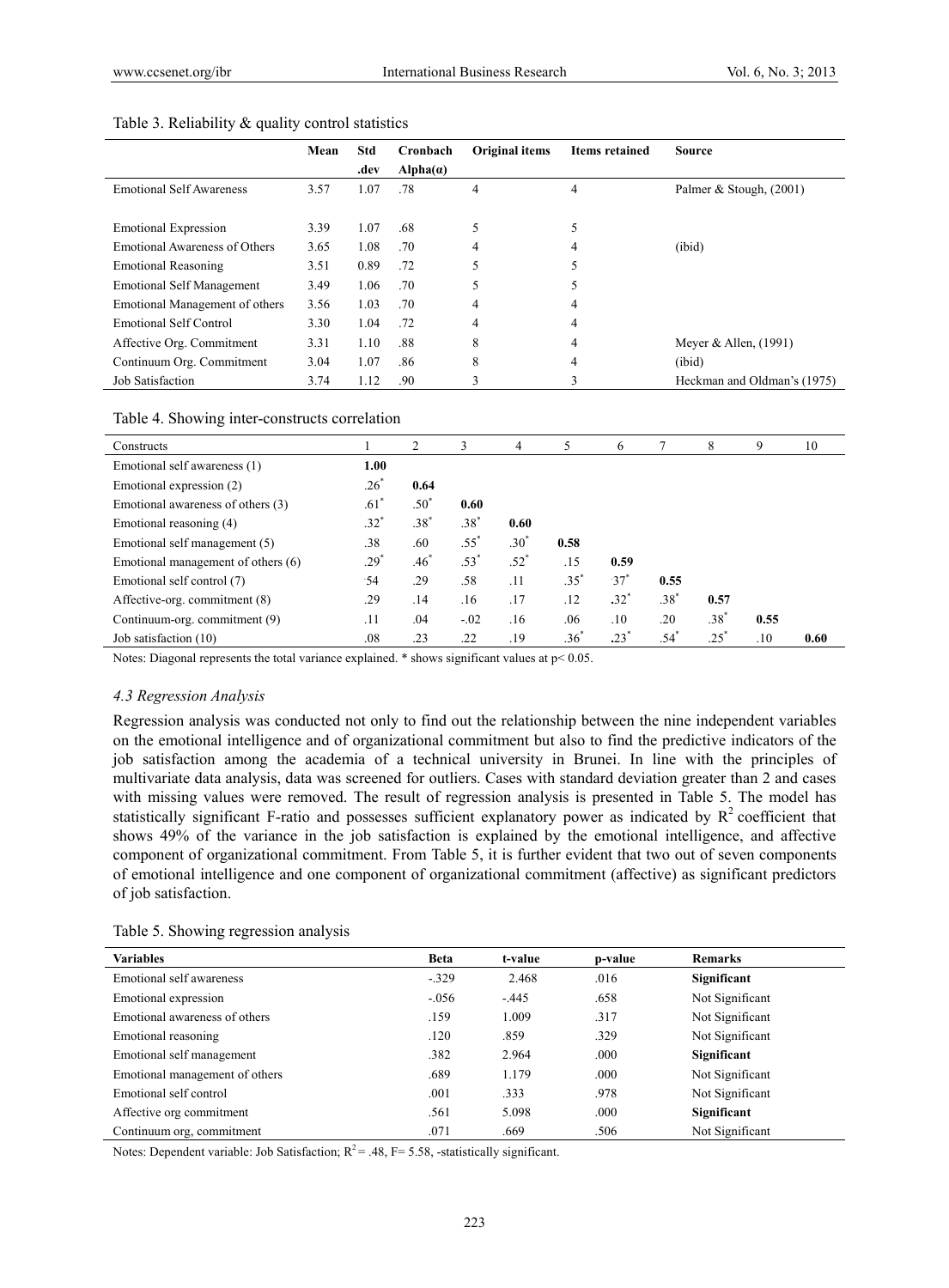## **5. Discussion**

The present pioneering study explores the link between emotional intelligence, organizational commitment and job satisfaction. The findings confirm the relationship among these variables proving evidence of the validity of the prior research in establishing positive relationship between these variables.

The study has found a significant correlation between the overall constructs of emotional intelligence, organizational commitment and job satisfaction as shown in Table 6. However, the significance of emotional intelligence variables among the surveyed academics revealed some interesting findings. The study has found that out of the seven dimensions of emotional intelligence, only two i.e. emotional self awareness and emotional self management are related with the job satisfaction. In other words, most of our respondents are concerned about expressing their own emotions. They are not only aware of their emotions but also know how to express and manage them. All other dimensions of emotional intelligence especially knowing other emotions either are not fully understood by the respondents or do not contribute towards job satisfaction. The result supports the majority of the prior studies especially linking EI with job satisfaction. With regards to consideration of two subscales that are significant, our results do corroborate with Eskandarpour and Amiri (2012) who found significant difference between the different dimensions of emotional intelligence and university managers. Similarly, our work further support Joibar (2008) who found a significant relationship among self-motivating, self-awareness and self-control.

Table 6. Showing overall correlation among three constructs

| .`onstruct       | Emotional Intelligence | Organizational Commitment |
|------------------|------------------------|---------------------------|
| Job satisfaction |                        | 48                        |
|                  |                        |                           |

Notes: \* Significant P<0.05; \*\* P<.01.

Similarly, the organizational commitment as an overall construct contributed towards the job satisfaction as shown in Table 6; however, our regression analysis in Table 5 indicated that continuance dimension of organizational commitment remained insignificant. This is true as affective commitment (AC) is related to employee's emotional attachment to the organization and as Meyer and Allen (1991) asserted that the components of organizational commitment reflect the different 'mind sets' which can characterize an employee's commitment to the organization. As a result, the respondent is high and significant affective mindset strongly identifies with the goals of the organization and desires to remain a part of the organization. So it will be worth to mention that the academics commit to the university because they 'want to'. Academics with more organizational commitment are more satisfied and the correlation coefficient of these two variables is high and better as compared with emotional intelligence and job satisfaction. Our results are in line with several of prior studies such as Malik *et al.* (2010); Jofri *et al.* 2011; Daneshfard and Ekvaniyan (2012) who found high degrees of organizational commitment and job satisfaction.

## **6. Conclusion**

This pioneering study has full-filled its objectives. The study was initially designed to provide the empirical evidence of the links between emotional intelligence, organizational commitment and to predict the job satisfaction among academics of a technical university in Brunei Darussalam. Hence the study's findings suggest that EI and job satisfaction would be recognized as an important factor in understanding and predicting the academic job satisfaction. This combination is not only ideal but could further lead to the institution's productivity and would foster the staff turnover and staff satisfaction that is considered as necessary measure to deal with the issue of under staffing in the newly established technical university.

# *6.1 Practical Implications*

The study has several practical implications for HR and higher management of the technical university in general and Higher Education Department of Ministry of Education. The newly established technical university was previously running as a technical institution and it's staff are very experienced and are very committed and this should be considered as an asset and thus any attempt to sustain and motivate the commitment of current academics will determine the success of the institution of higher learning. The findings reveal that affective commitment of the academics has relevance with their understanding as how to further strengthen academic and organization linkages. O'Driscoll and Randall (1999) concluded that employees' satisfaction with intrinsic rewards (e.g. job scope, challenges and five job enrichment areas) has strong linkages with the performance. Any attempt to mould the intrinsic rewards with extrinsic rewards such as revise scale or grade will work as elixir for these academics.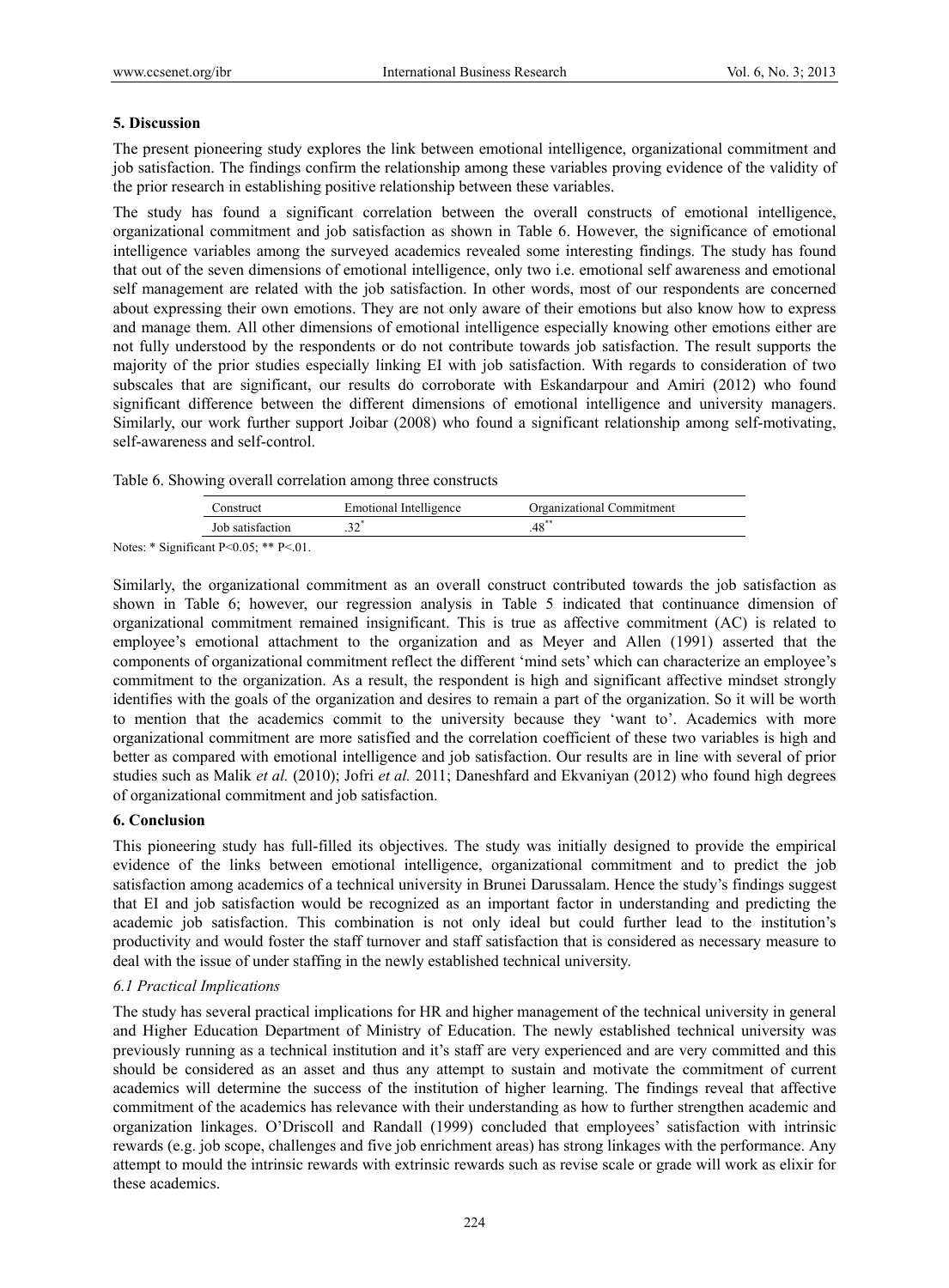# *6.2 Limitations and Future Research*

Like every empirical research based on survey techniques, the present study is not void of limitations. The surveying of the population in itself is subject to criticism. The survey is based on self-reported information that is further exposed to response-bias and the study lacks the methods of controlling this so we suggest that caution should be exercised in generalizing the result. Since the study is based on a single institution so again any attempt in generalizing the results should carefully be made. The results of this study are limited and constrained by the three measures used for this study. While the measures used are accepted as reliable and valid and their selection is defendable, however, the more applied measures (EI, and OC) would reflect different perspectives and can further be used to establish generalization of the study. In addition, the results of this study are bound by the context of the research, we also recommend that future research endeavors be focused on this aspect and replication of this study into different work-settings especially cross-cultural and cross industry will further improve the study results within different perspectives. In the academic perspective future studies should focus on the role of these variables in addition to other organizational variables to predict the academic performance of institutions of higher learning.

## **Acknowledgements**

We are thankful to Palmer and Stough (2001) for granting us the permission to use the Genos instrument for measuring Emotional Intelligence.

## **References**

- Allen, N. J., & Meyer, J. P. (1996). Affective, Continuance and Normative Commitment to the Organization: An Examination of Construct Validity. *Journal of Vocational Behavior, 49*, 252-276. http://dx.doi.org/10.1006/jvbe.1996.0043
- Arifin, Y., Mohd, B. H., & Azhar, H. (2004). The Influence of Emotional Intelligence on Organizational Commitment and Job Satisfaction of Employees in Public and Private Sector. *paper presented in Beijing Conference.*
- Bar-On, R. (1997). *Bar-On Emotional Quotient Inventory (EQ-i)*. Technical Manual Toronto: Multi-Health System.
- Bar-On, & Parker, J. D. (2000). *The Handbook of Emotional Intelligence*. San Francisco: Jessey-Bass.
- Batt, R. (2002). Managing Customer Service, Human Resource Practices, Quit Rates and Sales Growth. *Academy of Management Journal*, *45*, 587-597. http://dx.doi.org/10.2307/3069383
- Bedwell, S. (2003). Emotional Intelligence, Personality Revisited or Something Else. *Proceedings of Symposium at the Annual Meeting of the Society of Industrial and Organizational Psychology,* Orlando, Fl.
- Buck, J. M. (1999). *The Effect of Human Resource Management Strategy on Level of Organizational Commitment among Staff Employees at Public Institutions of Higher Education*. (Unpublished PhD Dissertation). The University of Mississippi, USA.
- Buck, J. M., & Watson, J. L. (2002). Retaining Staff Employees: The Relationship between Human Resource Management Strategies and Organizational Commitment. *Innovative Higher Education, 26*(3), 175-194. http://dx.doi.org/10.1023/A:1017916922194
- Carmeli, A. (2003). The Relationship between EI and Work Attitude Behavior and Outcomes: An Examination among Senior Managers. *Journal of Managerial Psychology*, *18*(8), 788-813. http://dx.doi.org/10.1108/02683940310511881
- Caruso, D. (2004). Defining the inkblot called emotional intelligence. White paper prepared for the Consortium for research on Emotional Intelligence in Organizations. Retrieved from www.eiconsortium.org
- Chien-M, H. S. V., & Chen, K. M. (2012). A Study on the Relationship among Self-motivation, Organizational Commitment and Job Satisfaction of University Faculty Members in Taiwan. *International Journal on New Trends in Education and their Implications, 3*(3).
- Chughtai, A. A., & Zafar, S. (2006). Antecedents and Consequences of Organizational Commitment. *HRM Research, 11*(1), 39-64.
- Cooper, R. K. (1997). Applying Emotional Intelligence in the Workplace. *Training and Development, 51*, 31-38.
- Cronbach, L. J. (1951). Coefficient Alpha and the Internal Structure of Test. *Psychometrika, 16*, 297-334. http://dx.doi.org/10.1007/BF02310555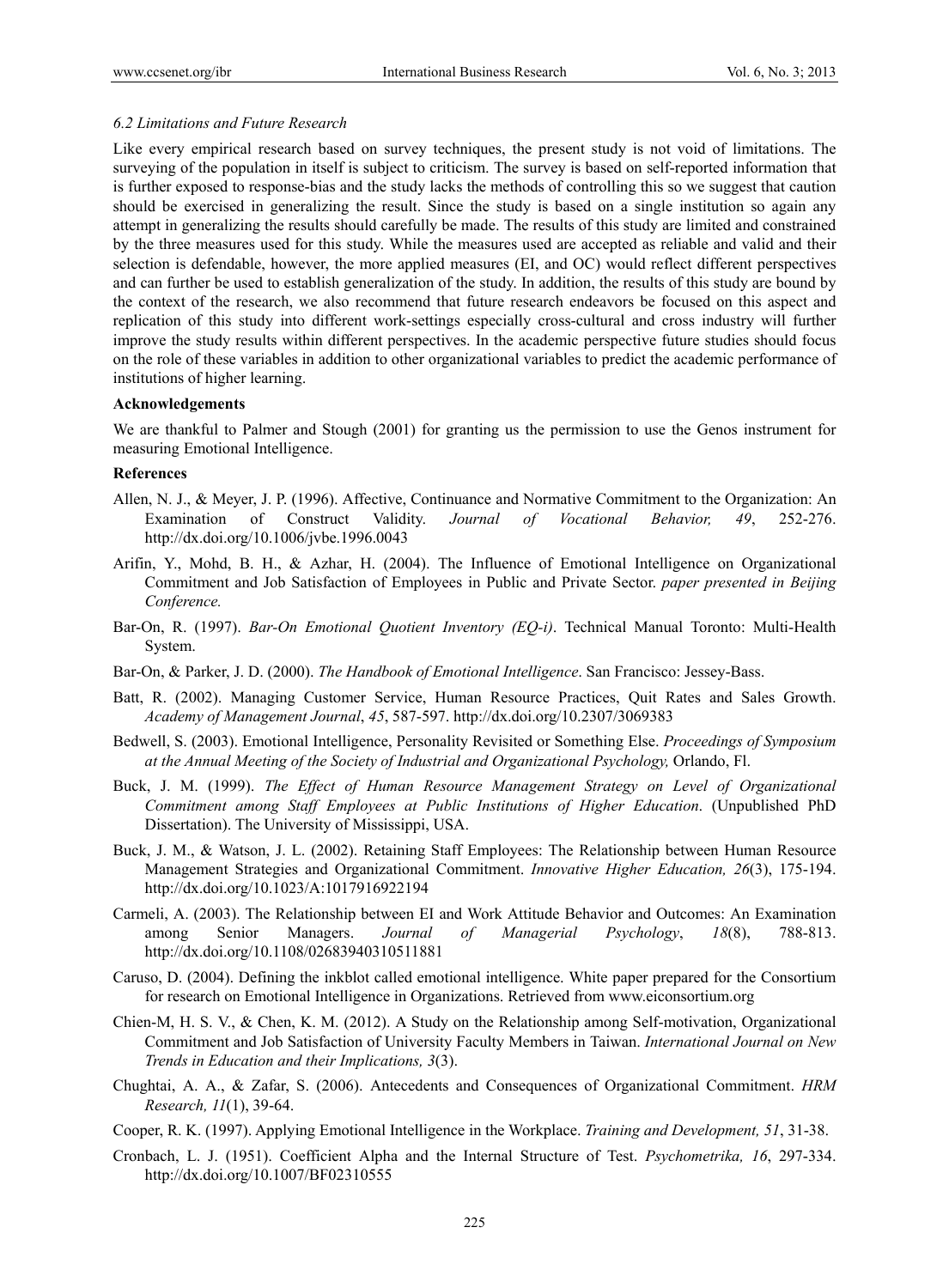- Daneshfard, C., & Ekvaniyan, K. E. (2012). Organizational Commitment and job Satisfaction in Islamic Azad University. *Interdisciplinary Journal of Contemporary Research in Business*, *3*(9), 168-181.
- Davies, M., Stankov, L., & Roberts, R. D. (1998). Emotional Intelligence: in Search of an Elusive Construct. *Journal of Personality and Social Psychology*, *75*(4), 989-1015. http://dx.doi.org/10.1037/0022-3514.75.4.989
- Dong, Q., & Howard, T. (2006). Emotional Intelligence, Trust, and Job Satisfaction. *Competitive Forum, 4*, 381-388.
- Eskandarpour, B., & Amiri, M. (2012). Survey of relationship between dimensions of emotional intelligence and effectiveness of managers of Ardebil Universities. *International Research Journal of Applied and Basic Sciences*, *3*(7), 1369-1374.
- Furnham, A., & Christoforou, I. (2007). Personality Traits, Emotional Intelligence and Multiple Happiness. *North American Journal of Psychology*, Dec.
- Gardner, L., & Stough, C. (2002). Examining the Relationship between Leadership and Emotional Intelligence in Senior Level Managers. *Leadership and Organization Development Journal, 23*(2), 68-78. http://dx.doi.org/10.1108/01437730210419198
- Gautam, et al. (2005). Organizational Citizenship Behavior and Organizational Commitment in Nepal. *Asian Journal of Social Psychology, 8*, 305-314. http://dx.doi.org/10.1111/j.1467-839X.2005.00172.x
- Gaylor, K. P. (2004). *Organizational Commitment in Higher Education: A Multidimensional Perspective*. (Unpublished PhD Dissertation). Jackson State University, USA.
- George, J. M. (2000). Emotions and Leadership: The Role of Emotional Intelligence. *Human Relations, 53*(8), 1027-1055. http://dx.doi.org/10.1177/0018726700538001
- Goleman, D. (1995). *Emotional Intelligence.* NY: Bentham.
- Goleman, D. (1998). *Working with Emotional Intelligence.* NY: Bentham.
- Goleman, D. (2001). Emotional Intelligence: issues in paradigm building. In C. Cherniss & D. Goleman (Eds.), *The emotionally intelligent workplace: How to select for, measure, and improve emotional intelligence in individual groups and organizations* (pp.13-26). New York: Jossey Bass.
- Hacket, R. D., Bycio, P., & Hausdorf, P. A. (1994). Further Assessment of Meyer and Allen (1991) Three Component Model of Organizational Commitment. *Journal of Applied Psychology, 79*, 15-23. http://dx.doi.org/10.1037/0021-9010.79.1.15
- Hackman, J. R., & Oldman, G. R. (1976). *The Job Diagnostic Survey: An Instrument for the Diagnosis of Jobs and the Evaluation of Job Design projects.* Yale: Yale University Press.
- Hair, J. F., Anderson, R., Tatham, R. L., & Black, W. C. (1998). *Multivariate Data Analysis* (4th ed.). Englewood Cliffs, NJ: Prentice-Hall.
- Huselid, M. A. (1995). The Impact of Human Resource Management Practices on Turnover, Productivity and Corporate Financial Performance. *Academy of Management Journal, 38*(3), 635-672. http://dx.doi.org/10.2307/256741
- Indoo, S., & Ajeya, J. (2012). Emotional Intelligence and Occupational Stress among the Faculty Members of Private Medical and Engineering College of Utter Pradesh: A Comparative Study. *Advances in Management*, *5*(7).
- Jelondar, S. Y., & Goodare, F. L. (2012). Teachers' Emotional Intelligence and its Relationship with Job Satisfaction. *Advances in Education*, *1*(1), 4-9.
- Jofri, H., Yaccob, H. F., & Shah, I. M. (2011). The Relationship between demographics variables, emotional intelligence, communication effectiveness, motivation and job satisfaction. *International Journal of Academic Research in Business and Social Sciences*, *1*(1), 35-58.
- Joibar, M. (2008). Comparison of emotional intelligence among level of managers of management organization and country planning and sub-organizations. *Writing of Management Perspective, seventh year.*
- Khani-M, K., & Lalardi, M. N. (2012). Emotional Intelligence and Organizational Commitment between Hotel Staff in Tehran, Iran. *American Journal of Business and Management, 1*(2), 54-59.
- Lawrence, J., OH, M., & Bell, A. (2011). Faculty Organizational Commitment and Citizenship. *Research in*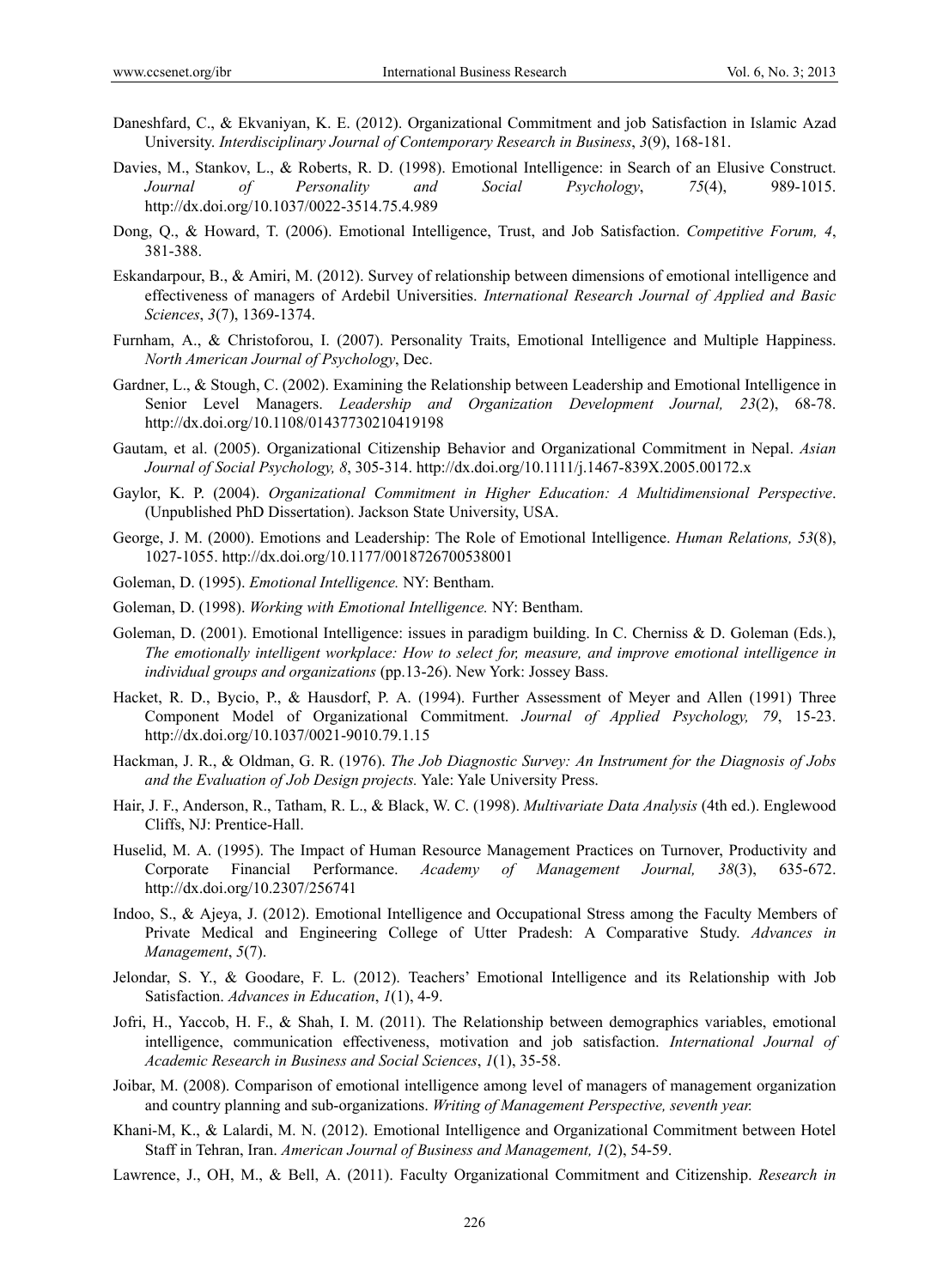*Higher Education*.

- Lee, W. S. (2010). The Relationship between Job Characteristics, Job Satisfaction toward Effective Commitment: The Case of Engineers from SSP Sdn. Bhd. *Research Report Online MBA, Universiti Sanis Malaysia (USM).*
- Locke, E. A. (1976). The Nature and Causes of Job Satisfaction. In M. D. Dunnette (Ed.), *Handbook of Industrial and Organizational Psychology*. Chicago, Ills: Rand McNally.
- Malik, M. E., Nawab, S., Naeem, B., & Danish, R. Q. (2010). Job Satisfaction and Organizational Commitment of University Teachers in Public Sector of Pakistan. *International Journal of Business and Management*, *5*(6), 17-22.
- Meyer, J. P., & Allen, N. J. (1991). A Three Components Conceptualization of Organizational Commitment. *Journal of Vocational Behavior*, *14*, 224-247.
- Meyer, J. P., Stanley, D. J., & Herscovitch, L. (2002). Affective, Continuance, and Normative Commitment to the Organization: A Meta Analysis of Antecedents, Correlates and Consequences. *Journal of Vocational Behavior, 61*, 20-52. http://dx.doi.org/10.1006/jvbe.2001.1842
- Moynihan, L. M., Boswell, W. R., & Boudreau, J. W. (2000). The Influence of Job Satisfaction and Organizational Commitment on Executives Withdrawal and Performance. *Working Paper-00-16, Cornell University Center for Advanced HR Studies.*
- Muller, C. W., & Wallace, J. E. (1992). Employee Commitment: Resolving Some Issues. *Work and Occupation, 19*(3), 211-237. http://dx.doi.org/10.1177/0730888492019003001
- Ngah, R., Jussof, K., & Rahman, Z. A. (2009). Emotional Intelligence of Malaysian Academics towards Work Performance. *International Education Studies*, *2*(2), 103-112.
- Nooraei, M., & Arasi, I. S. (2011). Emotional Intelligence and Faculties' Academic Performance: The Social Competencies Approach. *International Journal of Education Administration and Policy Studies, 2*(4), 45-52.
- O'Driscoll, M. P., & Randall, D. M. (1999). Perceived Organizational Support, Satisfaction with Rewards, and Employee Job Involvement and Organizational Commitment. *Applied Psychology: An International Review, 48*(2), 197-209. http://dx.doi.org/10.1111/j.1464-0597.1999.tb00058.x
- Palmer, B. R. (2007). Models and Measures of Emotional Intelligence. *Organizations & People, 14*(2), 3-10.
- Palmer, B., & Stough, C. (2001). Workplace SUEIT-Swinburne University Emotional Intelligence Test. Swinburne University, Australia, Organizational Psychology Research Unit.
- Palmer, B., Donaldson, C., & Stough, C. (2002). Emotional Intelligence and Life Satisfaction. *Personality and Individual Differences*, *33*, 1091-1100. http://dx.doi.org/10.1016/S0191-8869(01)00215-X
- Patterson, M. G., West, M., Lawthorn, R., & Nickell, S. (1997). *Impact of People Management Practices on Business Performance.* London: Institute of Personnel & Development.
- Petrides, K. V., & Furnham, A. (2000). On the Dimensional Structure of Emotional Intelligence. *Personality and Individual Difference*, *29*(22), 313-320. http://dx.doi.org/10.1016/S0191-8869(99)00195-6
- Porter, L., Steers, R., Mowday, R., & Boulian, P. (1974). Organizational Commitment, Job Satisfaction and Turnover among Psychiatric Technician. *Journal of Applied Psychology, 59*, 603-609. http://dx.doi.org/10.1037/h0037335
- Saif, S. K., Nawaz, A., & Jan, F. A. (2012). Predicting Job Satisfaction among Academics of Universities in KPK, Pakistan. *Industrial Engineering Letters*, *2*(2).
- Salleh, N. (2008). Emotional Intelligence during Change. *Proceedings of*  $9<sup>th</sup>$  International Conference in HRD *Research and Practice*, Lille, France.
- Salleh, N. (2009). Leadership and Emotional Intelligence. *ITU Regional Human Capacity Development Forum for the Asia Pacific,* Rizqun Hotel, Brunei Darussalam.
- Salleh, N. (2010). Correlation between Employees' Emotion and Emotional Intelligence during Change in Brunei. *Brunei Darussalam Journal of Technology and Commerce, 5*(1), 99-104.
- Salovey, P., & Mayer, J. D. (1990). Emotional Intelligence. *Imagination, Cognition and Personality, 9*, 185-211. http://dx.doi.org/10.2190/DUGG-P24E-52WK-6CDG